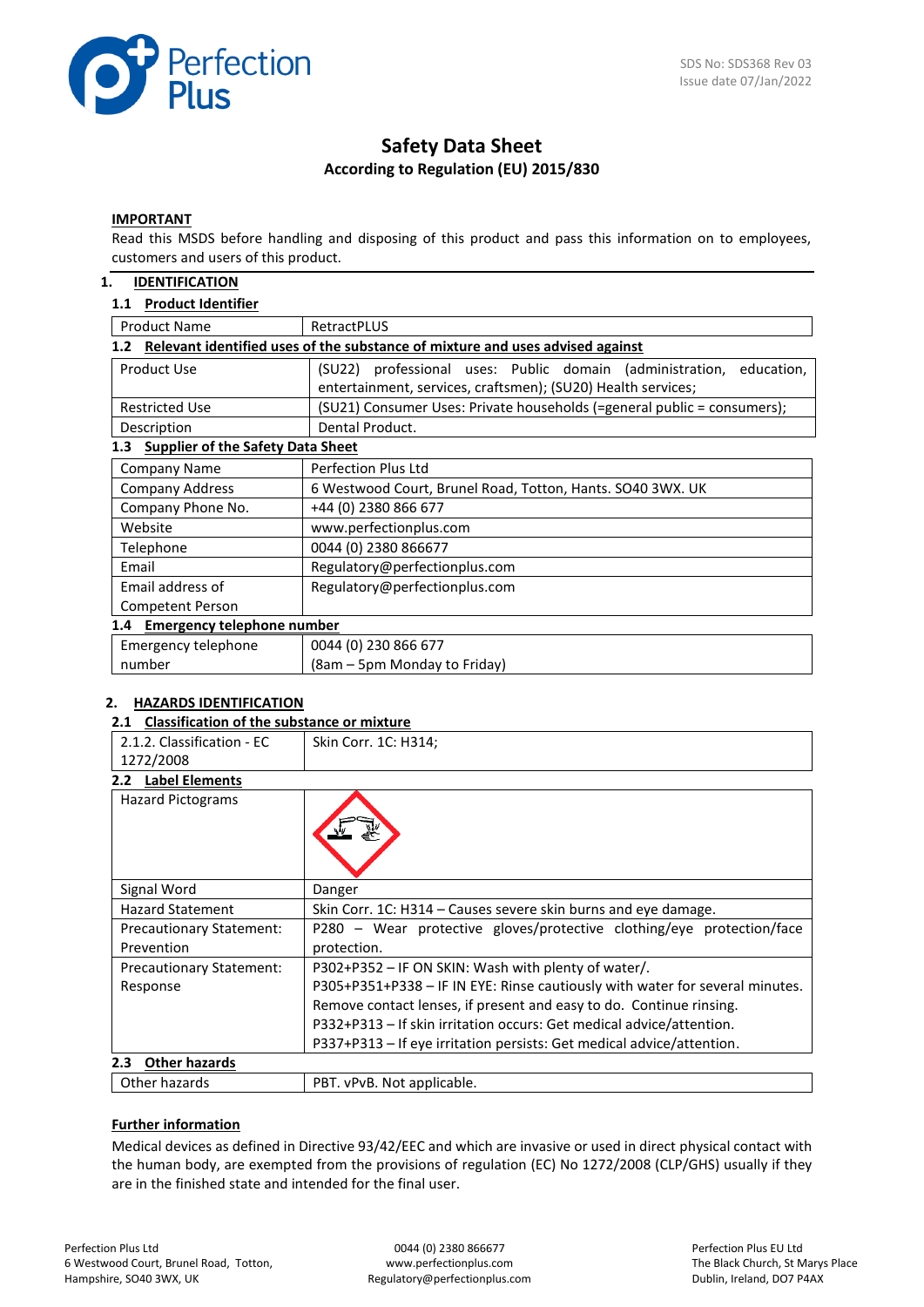

## **3. COMPOSITION/INFORMATION ON INGREDIENTS**

# **3.2 Mixtures**

# **EC 1272/2008**

| <b>Chemical Name</b>                 | Index No. | CAS No.   | EC No.    | <b>REACH</b><br>Registration | CONC.<br>$(\%w/w)$ | <b>Classification</b>                                                                         |
|--------------------------------------|-----------|-----------|-----------|------------------------------|--------------------|-----------------------------------------------------------------------------------------------|
|                                      |           |           |           | <b>Number</b>                |                    |                                                                                               |
| Aluminium<br>Chloride<br>hexahydrate |           | 7784-13-6 | 231-208-1 | 01-2119459371-39             | 10-20%             | Skin corr. 1C: H314;                                                                          |
| Spearmint Oil                        |           | 8008-79-5 | 283-656-2 |                              | $0 - 0.5%$         | Asp. Tox. 1: H304; Skin<br>Irrit. 2: H315; Skin Sens. 1:<br>H317; Aquatic Chronic 2:<br>H411; |

## **4. FIRST AID MEASURES**

## **4.1 Description of first aid measures**

| Inhalation                 | Move the exposed person to fresh air.                                             |  |
|----------------------------|-----------------------------------------------------------------------------------|--|
| Eye Contact                | Rinse immediately with plenty of water for 15 minutes holding the eyelids open.   |  |
| Skin contact               | Wash off immediately with plenty of soap and water. Remove contaminated clothing. |  |
| Ingestion                  | Do NOT induce vomiting.                                                           |  |
|                            | 4.2 Most important symptoms and effects, both acute and delayed                   |  |
| <b>Inhalation</b>          | May cause irritation to mucous membranes.                                         |  |
| Eye Contact                | Causes serious eye irritation.                                                    |  |
| Skin contact               | Causes skin irritation.                                                           |  |
| Ingestion                  | May cause irritation to mucous membranes.                                         |  |
|                            | 4.3 Indication of any immediate medical attention and special treatment needed    |  |
| <b>Inhalation</b>          | Seek medical attention if irritation or symptoms persist.                         |  |
| Eye Contact                | Seek medical attention if irritation or symptoms persist.                         |  |
| Skin contact               | Seek medical attention if irritation or symptoms persist.                         |  |
| Ingestion                  | Seek medical attention if irritation or symptoms persist.                         |  |
| <b>General information</b> |                                                                                   |  |
|                            | If you feel unwell, seek medical advice (show the label where possible).          |  |

## **5. FIRE FIGHTING MEASURES**

**5.1 Extinguishing media**

|                                                           | Use extinguishing media appropriate to the surrounding fire conditions. |  |
|-----------------------------------------------------------|-------------------------------------------------------------------------|--|
| 5.2 Special hazards arising from the substance or mixture |                                                                         |  |
|                                                           | Burning produces irritating, toxic and obnoxious fumes.                 |  |
| 5.3 Advice for firefighters                               |                                                                         |  |
|                                                           | Wear suitable respiratory equipment when necessary.                     |  |
|                                                           |                                                                         |  |

## **6. ACCIDENTAL RELEASE MEASURES**

## **6.1 Personal precautions, protective equipment and emergency procedures**

|     | Ensure adequate ventilation of the working area. Wear suitable protective equipment.        |  |  |
|-----|---------------------------------------------------------------------------------------------|--|--|
|     | 6.2 Environmental precautions                                                               |  |  |
|     | Do not allow product to enter drains. Prevent further spillage if safe.                     |  |  |
| 6.3 | Methods and material for containment and cleaning up                                        |  |  |
|     | Avoid raising dust. Sweep up. Transfer to suitable, labelled containers for disposal. Clean |  |  |
|     | spillage area thoroughly with plenty of water.                                              |  |  |
| 6.4 | <b>Reference to other sections</b>                                                          |  |  |
|     | See section 13 for disposal information. See section 8 for exposure controls/personal       |  |  |
|     | protection.                                                                                 |  |  |

## **7. HANDLING AND STORAGE**

**7.1 Precautions for safe handling**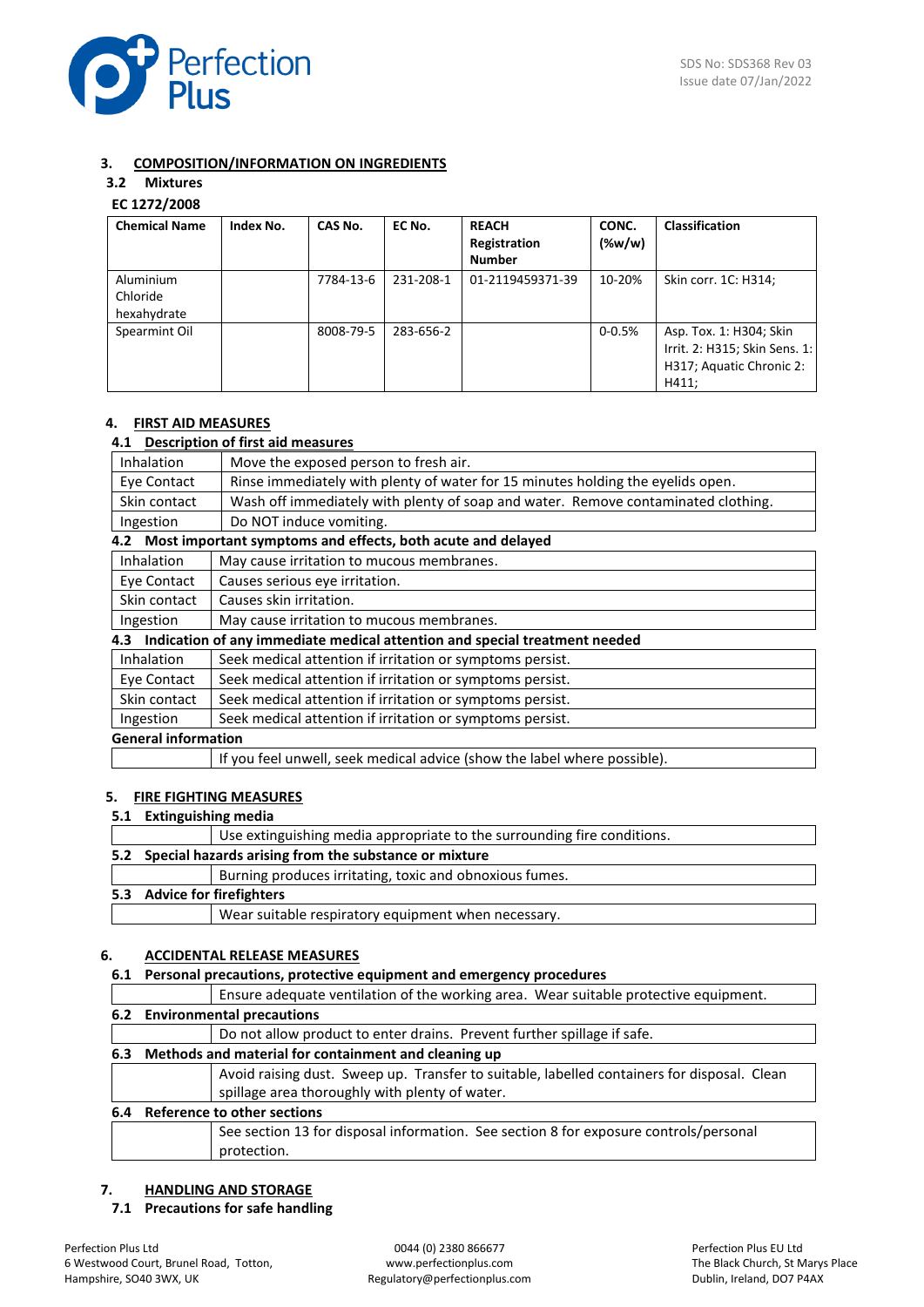|     |                                                                  | Avoid contact with eyes and skin. Ensure adequate ventilation of the working area. Adopt     |  |
|-----|------------------------------------------------------------------|----------------------------------------------------------------------------------------------|--|
|     |                                                                  | best Manual Handling considerations when handling, carrying and dispensing.                  |  |
|     | 7.2 Conditions for safe storage, including any incompatibilities |                                                                                              |  |
|     |                                                                  | Keep in a cool, dry, well-ventilated area. Keep containers tightly closed. Store in original |  |
|     |                                                                  | container.                                                                                   |  |
| 7.3 | <b>Specific end use(S)</b>                                       |                                                                                              |  |
|     |                                                                  | See section 1.2. Relevant identified uses of the substance or mixture and uses advised       |  |
|     |                                                                  | against for further information.                                                             |  |

## **8. EXPOSURE CONTROLS/PERSONAL PROTECTION**

## **8.1 Control parameters**

## **8.1.1 Exposure Limit Values**

| Light Kaolin (Kaolin)      | WEL 8-hr limit ppm:                                 | - | WEL 8-hr limit mg/m3:                                   |  |
|----------------------------|-----------------------------------------------------|---|---------------------------------------------------------|--|
|                            | WEL 15 min limit ppm:<br>WEL 8-hr limit mg/m3 total | - | WEL 15 min limit mg/m3:<br>WEL 15 min limit mg/m3 total |  |
|                            | inhalable dust:                                     |   | inhalable dust:                                         |  |
|                            | WEL 8-hr limit mg/m3 total                          |   | WEL 15 min limit mg/m3 total                            |  |
|                            | respirable dust:                                    |   | respirable dust:                                        |  |
| 0, 20<br>Funasiwa aantuala |                                                     |   |                                                         |  |

## **8.2 Exposure controls**



## **8.2.1 Appropriate engineering controls**

|                                      | Ensure adequate ventilation of the working area.    |  |
|--------------------------------------|-----------------------------------------------------|--|
| 8.2.2 Individual protection measures |                                                     |  |
|                                      | Wear chemical protective clothing.                  |  |
| Eye/face protection                  | Approved safety goggles.                            |  |
| Skin protection -                    | Chemical resistant gloves.                          |  |
| Hand protection                      |                                                     |  |
| Respiratory protection               | Wear suitable respiratory equipment when necessary. |  |

## **9. PHYSICAL AND CHEMICAL PROPERTIES**

## **9.1. Information on basic physical and chemical properties**

| Appearance                | Paste             | Vapour pressure          | Not applicable.   |
|---------------------------|-------------------|--------------------------|-------------------|
| Colour                    | Blue              | Vapour density           | Not applicable.   |
| Odour                     | Mild              | Relative density         | No data available |
| Odour threshold           | Not applicable.   | Fat solubility           | No data available |
| рH                        | $\leq$ 3          | Partition coefficient    | No data available |
| Melting point             | No data available | Autoignition temperature | No data available |
| Freezing point            | No data available | Viscosity                | No data available |
| Initial boiling point     | No data available | Explosive properties     | No data available |
| Flash point               | No data available | Oxidising properties     | No data available |
| Evaporation rate          | No data available | Solubility               | Soluble in water  |
| Flammability (solid, gas) | No data available |                          |                   |
| 9.2. Other information    |                   |                          |                   |

| Conductivity                     | No data available |
|----------------------------------|-------------------|
| Surface tension                  | No data available |
| Gas group                        | Not applicable.   |
| Benzene content                  | No data available |
| Lead content                     | No data available |
| VOC (Volatile organic compounds) | No data available |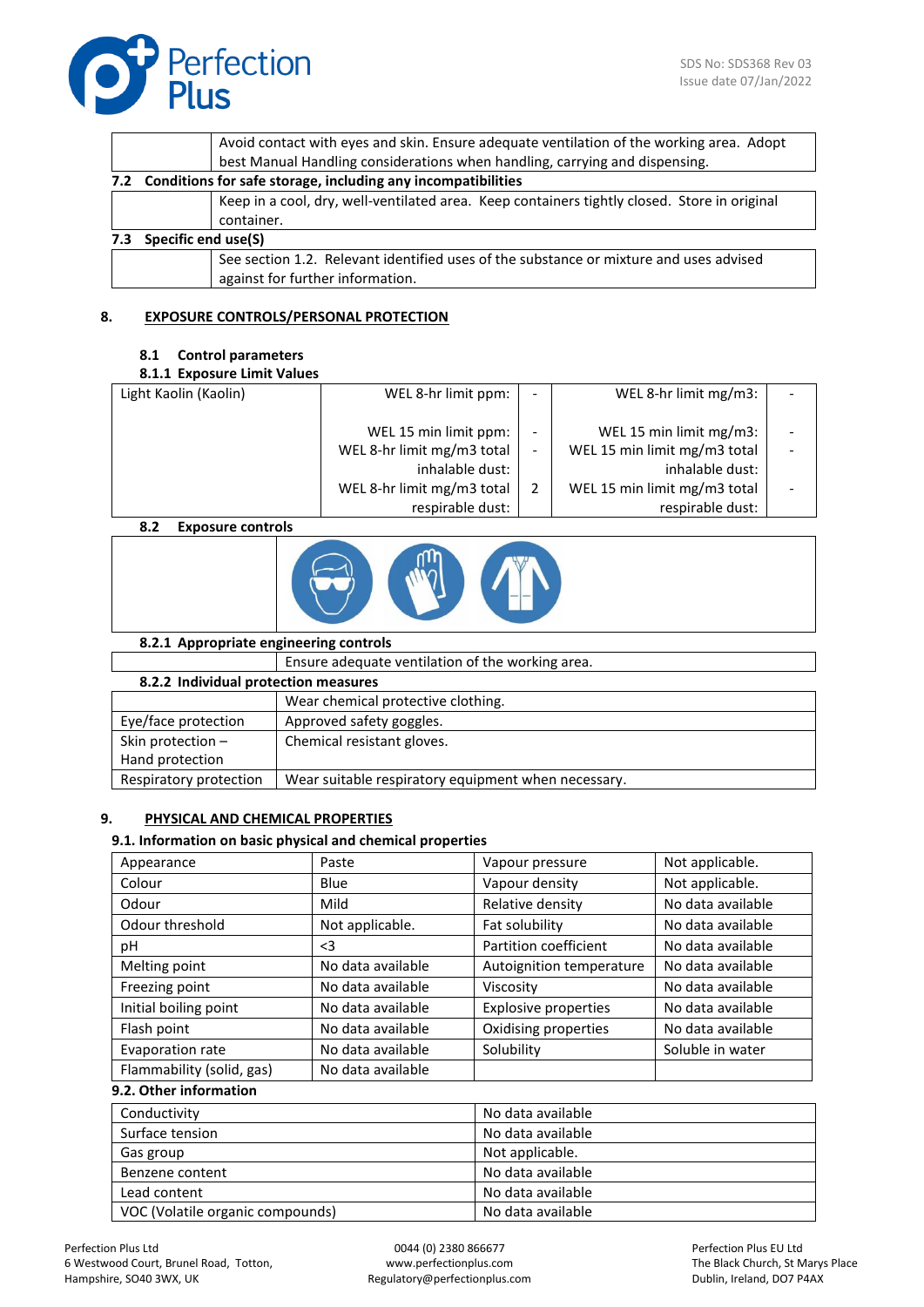

## **10. STABILITY AND REACTIVITY**

| 10.1 |                                         | Reactivity                              |  |
|------|-----------------------------------------|-----------------------------------------|--|
|      |                                         | No data available.                      |  |
|      | 10.2 Chemical stability                 |                                         |  |
|      |                                         | Stable under normal conditions.         |  |
|      |                                         | 10.3 Possibility of hazardous reactions |  |
|      |                                         | No data is available on this product.   |  |
| 10.4 |                                         | <b>Conditions to avoid</b>              |  |
|      |                                         | Heat. Moisture.                         |  |
| 10.5 | Incompatible materials                  |                                         |  |
|      |                                         | Strong acids. Strong bases.             |  |
| 10.6 | <b>Hazardous decomposition products</b> |                                         |  |
|      |                                         | No data available.                      |  |

## **11. TOXICOLOGICAL INFORMATION**

## **11.1 Information on toxicological effects**

| Acute toxicity            | No data available.                        |
|---------------------------|-------------------------------------------|
| Skin corrosion/irritation | Causes skin irritation.                   |
| Serious eye               | Causes serious eye irritation.            |
| damage/irritation         |                                           |
| Respiratory of skin       | May cause irritation to mucous membranes. |
| sensitisation             |                                           |
| Germ cell mutagenicity    | No mutagenic effects reported.            |
| Carcinogenicity           | No carcinogenic effects reported.         |
| Reproductive toxicity     | No teratogenic effects reported.          |
| STOT-single exposure      | No data available.                        |
| STOT-repeated exposure    | No data available.                        |
| Aspiration hazard         | Irritating to respiratory system.         |
| Repeated or prolonged     | Irritating to skin.                       |
| exposure                  |                                           |

## **11.1.4 Toxicological Information**

| Aluminium Chloride<br>hexahydrate | ORAL Rat LD50: 3311 mg/kg        |
|-----------------------------------|----------------------------------|
|                                   |                                  |
| Spearmint Oil                     | <b>ORAL Rat LD50: 2480 mg/kg</b> |

## **12. ECOLOGICAL INFORMATION**

## **12.1 Toxicity**

| Light Kaolin                       |                                         | Daphnia EC50/48h: 1000.0000 mg/l      | Algae IC50/72h: 1000.0000 mg/l |  |
|------------------------------------|-----------------------------------------|---------------------------------------|--------------------------------|--|
|                                    |                                         | Fish LC50/96h: 1000.0000 mg/l         |                                |  |
| Spearmint Oil                      |                                         | Fish LC50/96h: 0.7690 mg/l            |                                |  |
| 12.2 Persistence and degradability |                                         |                                       |                                |  |
|                                    |                                         | No data is available on this product. |                                |  |
|                                    | 12.3 Bio accumulative potential         |                                       |                                |  |
|                                    |                                         | No data is available on this product. |                                |  |
| <b>Partition coefficient</b>       |                                         |                                       |                                |  |
|                                    |                                         | <b>RetractPLUS</b> No data available  |                                |  |
| 12.4                               | <b>Mobility in soil</b>                 |                                       |                                |  |
|                                    |                                         | No data is available on this product. |                                |  |
|                                    | 12.5 Results of PBT and vPvB assessment |                                       |                                |  |
|                                    |                                         | No data is available on this product. |                                |  |
|                                    |                                         |                                       |                                |  |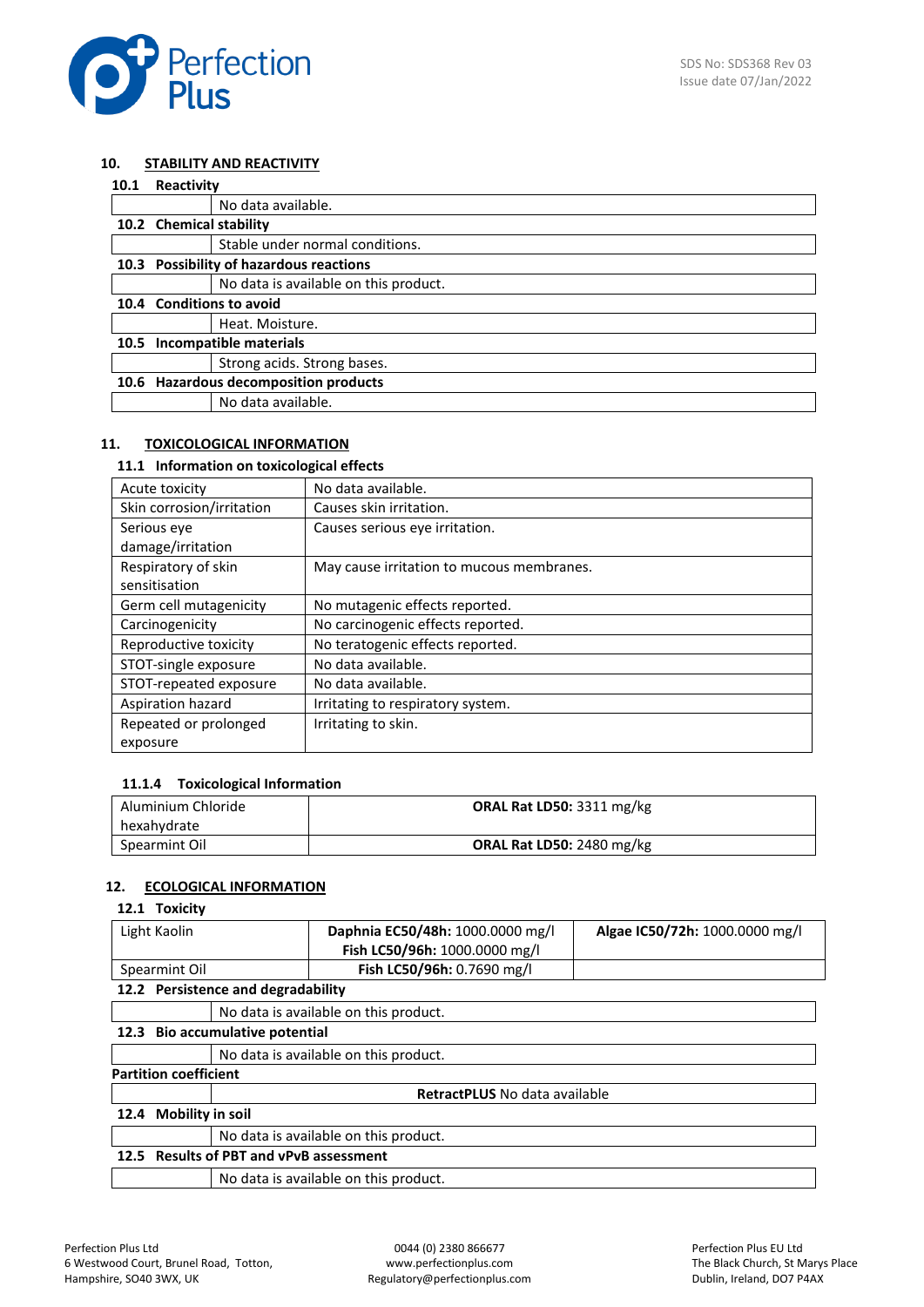

#### **12.6 Other adverse effects**

No data is available on this product.

## **13. DISPOSAL CONSIDERATIONS**

## **13.1 Waste treatment methods**

| Dispose of in compliance with all local and national regulations.                                                                                                                                                                                                                                                                                 |
|---------------------------------------------------------------------------------------------------------------------------------------------------------------------------------------------------------------------------------------------------------------------------------------------------------------------------------------------------|
| <b>General information</b>                                                                                                                                                                                                                                                                                                                        |
| 18 WASTES FROM HUMAN OR ANIMAL HEALTH CARE AND/OR RELATED RESEARCH (except<br>kitchen and restaurant wastes not arising from immediate health care). 18 01 wastes from<br>natal care, diagnosis, treatment or prevention of disease in humans. 18 01 06 chemicals<br>consisting of or containing dangerous substances.<br><b>Disposal Methods</b> |
| Do not empty in to drains. For disposal within the EC, the appropriate code according to the                                                                                                                                                                                                                                                      |
| European Waste Catalogue (EWC) should be used.                                                                                                                                                                                                                                                                                                    |
| Disposal of packaging                                                                                                                                                                                                                                                                                                                             |
| Do NOT reuse empty canisters. Empty containers can be sent for disposal or recycling.                                                                                                                                                                                                                                                             |

#### **14. TRANSPORT INFORMATION**

#### **14.1 UN number**

|                                      |                                                                               | The product is not classified as dangerous for carriage. |  |
|--------------------------------------|-------------------------------------------------------------------------------|----------------------------------------------------------|--|
|                                      | 14.2 UN proper shipping name                                                  |                                                          |  |
|                                      |                                                                               | The product is not classified as dangerous for carriage. |  |
|                                      | 14.3 Transport hazard class(es)                                               |                                                          |  |
|                                      |                                                                               | The product is not classified as dangerous for carriage. |  |
| 14.4                                 | <b>Packing group</b>                                                          |                                                          |  |
|                                      |                                                                               | The product is not classified as dangerous for carriage. |  |
| <b>Environmental hazards</b><br>14.5 |                                                                               |                                                          |  |
|                                      |                                                                               | The product is not classified as dangerous for carriage. |  |
| 14.6                                 | Special precautions for user                                                  |                                                          |  |
|                                      |                                                                               | The product is not classified as dangerous for carriage. |  |
|                                      | 14.7 Transport in bulk according to Annex II of MARPOL 73/78 and the IBC Code |                                                          |  |
|                                      |                                                                               | The product is not classified as dangerous for carriage. |  |

#### **15. REGULATORY INFORMATION**

## **15.1 Safety, health and environmental regulations/legislation specific for the substance or mixture**

| Regulations | COMMISION REGULATION (EU) No 453/2010 of 20 May 2010 amending Regulation (EC) No         |
|-------------|------------------------------------------------------------------------------------------|
|             | 1907/2006 of the European Parliament and of the Council on the Registration, Evaluation, |
|             | Authorisation and Restriction of Chemicals (REACH), establishing a European Chemicals    |
|             | Agency, amending Directive 1999/45/EC and repealing Council Regulation (EEC) No 793/93   |
|             | and Commission Regulation (EC) No 1488/94 as well as Council Directive 76/769/EEC and    |
|             | Commission Directives 91/155/EEC, 93/67/EEC, 93/105/EC and 2000/21/EC. REGULATION        |
|             | (EC) No 1907/2006 OF THE EUROPEAN PARLIAMENT AND OF THE COUNCIL of 18 December           |
|             | 2006 concerning the Registration, Evaluation, Authorisation and Restriction of Chemicals |
|             | (REACH), establishing a European Chemicals Agency, amending Directive 1999/45/EC and     |
|             | repealing Council Regulation (EEC) No 793/93 and Commission Regulation (EC) No 1488/94   |
|             | as well as Council Directive 76/769/EEC and Commission Directives 91/155/EEC,            |
|             | 93/67/EEC, 93/105/EC and 2000/21/EC.                                                     |
|             |                                                                                          |

## **15.2 Chemical Safety Assessment**

No data available.

## **16. OTHER INFORMATION**

### **Other information**

Revision  $\vert$  This document differs from the previous version in the following areas:.